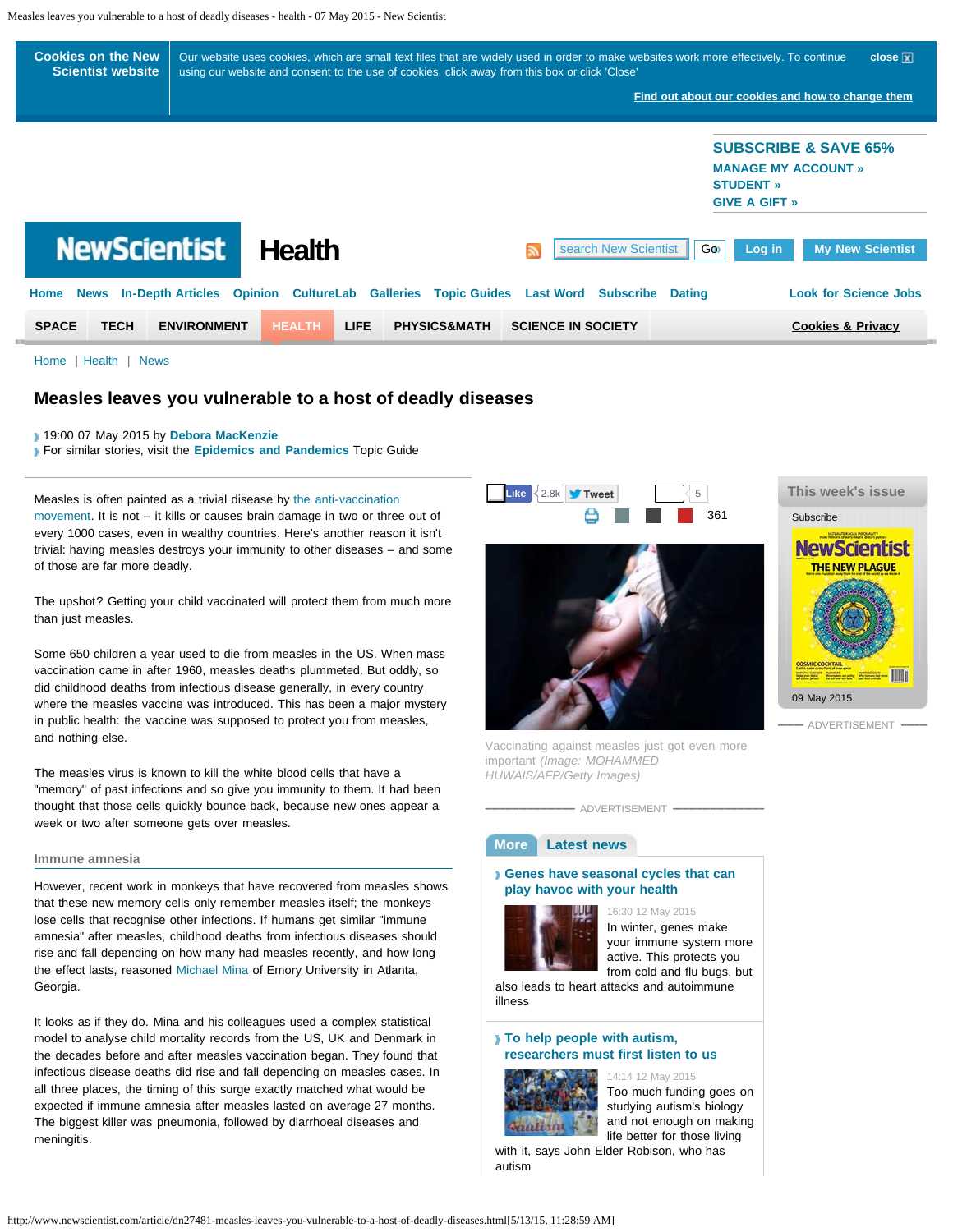The effect was so large that in any given year, the number of children who died of infectious disease was clearly linked to how many measles cases there had been two to three years previously. When measles was common, the team calculates that it was implicated in around half of all childhood deaths from infectious disease.

### **Measles reset**

So why did the immune amnesia last so long? When children are very young, their immune systems learn to remember and attack the pathogens they come across in their environment. The data from all three countries that Mina's team looked at showed that infections in toddlers started falling between ages 2 and 3, suggesting that it takes this long for them to become immune to enough pathogens to stay largely well.

This is so close to the duration of immune amnesia after measles, says Mina, that it suggests measles resets children's immunity to that of a newborn. They then have to be exposed to all those germs again in order to reacquire a level of immunity that would drive mortality rates down again.

If measles can wipe out a child's naturally acquired immunity, then it implies any immunity gained by being vaccinated would be wiped out too. "There is no reason to think it doesn't kill vaccine-induced memory cells as well," says Mina. The researchers want to study children who have had measles to see if they retain any immunity from previous vaccinations.

Ab Osterhaus of Erasmus University Medical Centre in Rotterdam, who was also involved in the study, says that because much anti-vaccine sentiment focuses on MMR (the vaccine for measles, mumps and rubella), some parents reject measles inoculation but accept the standard vaccines against diphtheria, typhoid and whooping cough, and perhaps other vaccines. If their children then get measles, this immunity could be destroyed. There is then a risk that they might not catch these other diseases until they are adults, when they are more severe.

## **Silver lining**

There could be a silver lining. Many parents who reject vaccination do so because they believe having measles is healthier than being vaccinated against it. They might, however, reconsider if there's clear evidence that measles leaves a child vulnerable to pneumonia, meningitis or diphtheria.

Or not. "People who reject vaccines don't think in terms of evidence, so knowing this might not change their minds," says [Paul Offit](http://paul-offit.com/about) of the University of Pennsylvania, who fights [vaccine denial](http://www.newscientist.com/article/mg20627606.100-living-in-denial-why-sensible-people-reject-the-truth.html). But then, he says, "people are compelled by fear more than reason". The prospect of a child losing its hard-won immunity to a host of threatening diseases might be the nudge some parents need to recognise that the measles vaccine is essential.

# Journal reference: *[Science](http://dx.doi.org/10.1126/science.aaa3662)*[, DOI: 10.1126/science.aaa3662](http://dx.doi.org/10.1126/science.aaa3662)





**[A new Hope:](http://www.newscientist.com/article/dn27486) [first Arab Mars](http://www.newscientist.com/article/dn27486) [probe given](http://www.newscientist.com/article/dn27486) [mission to track](http://www.newscientist.com/article/dn27486)**

**[water](http://www.newscientist.com/article/dn27486)**









## **[First baby born with IVF that uses stem](http://www.newscientist.com/article/dn27491-first-baby-born-with-ivf-that-uses-stem-cells-to-pep-up-old-eggs.html) [cells to pep up old eggs](http://www.newscientist.com/article/dn27491-first-baby-born-with-ivf-that-uses-stem-cells-to-pep-up-old-eggs.html)**



12:03 11 May 2015 … At least, that's the claim. Zain Rajani's mother had her eggs "rejuvenated" using

mitochondria from her ovarian stem cells. **New Scientist** looks at the evidence

### **[City living in Roman Britain meant](http://www.newscientist.com/article/dn27483-city-living-in-roman-britain-meant-longer-lives-but-worse-teeth.html) [longer lives but worse teeth](http://www.newscientist.com/article/dn27483-city-living-in-roman-britain-meant-longer-lives-but-worse-teeth.html)**



15:30 08 May 2015 Roman bones unearthed in Dorset show that city dwellers lived longer, but had poor dental health

thanks to a sugary diet

**[see all related stories](http://www.newscientist.com/section/health)**

# **Most read**

- **[Autonomous truck cleared to drive on](http://www.newscientist.com/article/dn27485-autonomous-truck-cleared-to-drive-on-us-roads-for-the-first-time.html) [US roads for the first time](http://www.newscientist.com/article/dn27485-autonomous-truck-cleared-to-drive-on-us-roads-for-the-first-time.html)**
- **[Millions of missing galaxies found](http://www.newscientist.com/article/dn27490-millions-of-missing-galaxies-found-hiding-in-plain-sight.html) [hiding in plain sight](http://www.newscientist.com/article/dn27490-millions-of-missing-galaxies-found-hiding-in-plain-sight.html)**
- **[Could ancient laws help us sue the](http://www.newscientist.com/article/mg22630200.600-could-ancient-laws-help-us-sue-the-internet.html) [internet?](http://www.newscientist.com/article/mg22630200.600-could-ancient-laws-help-us-sue-the-internet.html)**
- **[Female ejaculation comes in two](http://www.newscientist.com/article/dn26772-female-ejaculation-comes-in-two-forms-scientists-find.html) [forms, scientists find](http://www.newscientist.com/article/dn26772-female-ejaculation-comes-in-two-forms-scientists-find.html)**
- **[First baby born with IVF that uses stem](http://www.newscientist.com/article/dn27491-first-baby-born-with-ivf-that-uses-stem-cells-to-pep-up-old-eggs.html) [cells to pep up old eggs](http://www.newscientist.com/article/dn27491-first-baby-born-with-ivf-that-uses-stem-cells-to-pep-up-old-eggs.html)**

# **[FOLLOW US](http://www.newscientist.com/)**



ADVERTISEMENT